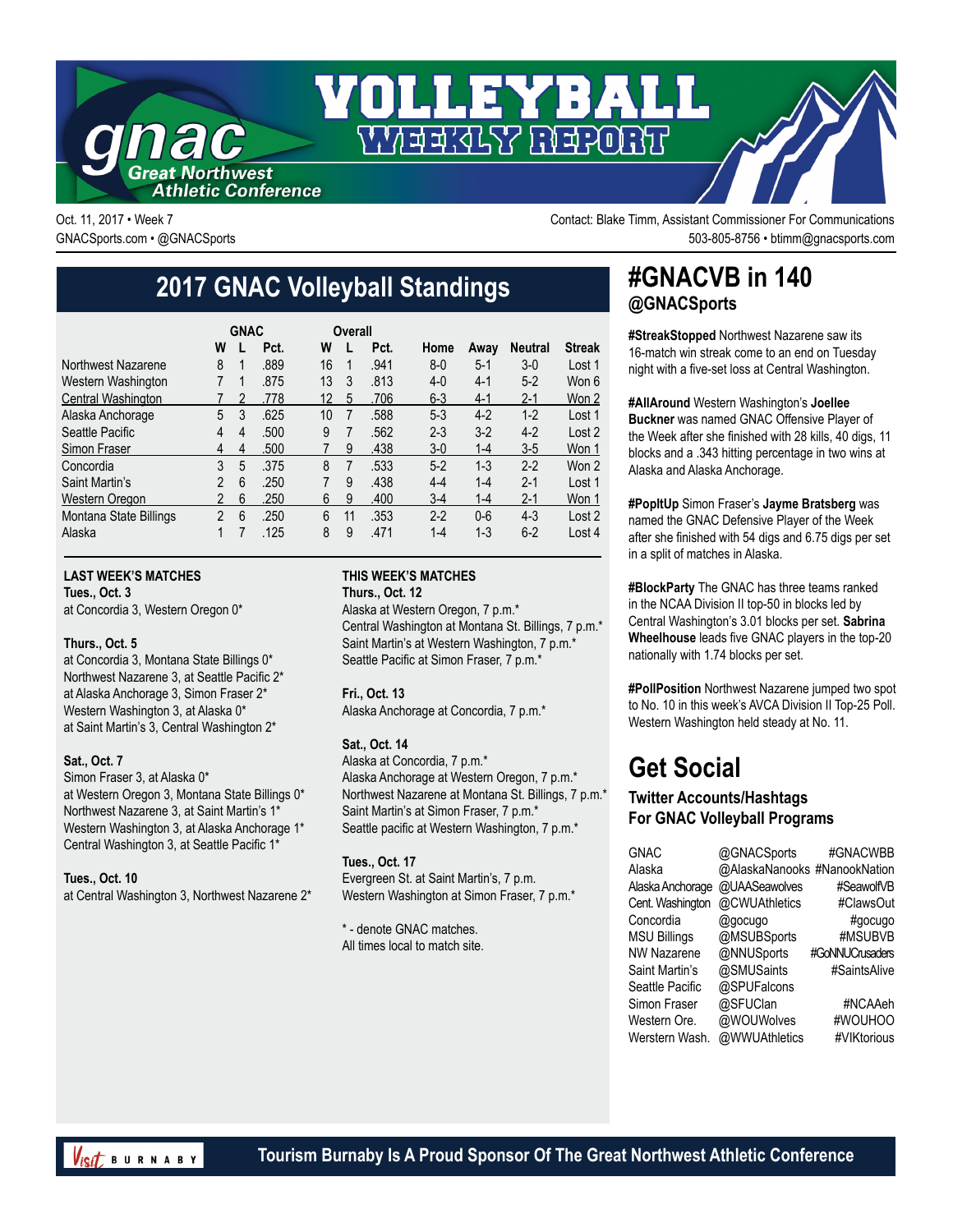## **GNAC Volleyball Players Of The Week**



#### **OFFENSIVE**

**Joellee Buckner, Western Washington OPP • 5-10 • Senior • Colville, Wash.**

Buckner turned in a great overall week for the Vikings, finishing with 28 kills, a .343 hitting percentage, 40 digs and 11 blocks in the two matches on the Alaska road trip. She led WWU with 13 kills and 20 digs in a three-set sweep of Alaska on Thursday and then finished with 15 kills, 20 digs, three aces and nine blocks in Saturday's four-set win at Alaska Anchorage.

**Also Nominated:** Sabrina Wheelhouse (Central Washington), Lindsey Dorsey (Concordia), Kendra Bodine (Northwest Nazarene), Rebecca Mitchell (Saint Martin's), Julia Tays (Simon Fraser), Mariella Vandenkooy (Western Oregon).



#### **DEFENSIVE**

**Jayme Bratsberg, Simon Fraser L • 5-9 • Junior • North Vancouver, B.C.**

Bratsberg led all GNAC players last week with 6.75 digs per set (54 total) as Simon Fraser split matches on the Alaska road trip. She had 35 digs in a five-set loss at Alaska Anchorage on Thursday and 19 digs to go along with three assists and an ace in Saturday's three-set sweep of Alaska.

**Also Nominated:** Bridgette Webb (Central Washington), Anna Dols (Concordia), Shayli Siegfreid (Northwest Nazarene), Kamille Langford (Saint Martin's), Alisha Bettinson (Western Oregon), Joslyn Bopray (Western Washington).

### **Past GNAC Players of the Week**

| Date              | <b>Offensive</b>                              | <b>Defensive</b>     |
|-------------------|-----------------------------------------------|----------------------|
| Aug. 28 - Sept. 3 | Madi Farrell, NNU                             | Mackenzie Bowen, WOU |
| Sept. 4-10        | Madi Farrell, NNU                             | Joslyn Bopray, WWU   |
| Sept. 11-17       | Colby Barnette, CU                            | Kendra Bodine, NNU   |
| Sept. 18-24       | Sabrina Wheelhouse, CWU Keala Kaio-Perez, UAA |                      |
| Sept. 25-Oct. 1   | Gabby Oddo, SPU                               | Kyla Morgan, CWU     |
| Oct. 2-8          | Joelle Buckner, WWU                           | Jayme Bratsberg, SFU |

Complete Player of the Week releases are available online at [GNACSports.com.](http://www.gnacsports.com/football/fbredlion/)

### **GNAC News & Notes**

**UNDEFEATED NO MORE:** Northwest Nazarene's tremendous 16-match win streak is over. After battling through two more hard-fought road matches over the weekend, the Crusaders found themselves on the losing end of a five-set match at Central Washington on Tuesday night.

The Wildcats and Crusaders traded sets all evening with both teams hitting well throughout the match. Central Washington jumped out to a 7-3 lead in the fifth set on **Shelby Mauritson's** kill, a deficit that the Crusaders would be unable to come back from.

The loss was the first one in a season that had seen NNU win five fourset matches and three five-set affairs. On Thursday, the Crusaders found themselves down 2-1 to Seattle Pacific before charging back to win the fourth set 25-19 before rolling through the fifth set for a 15-8 win. Northwest Nazarene was tied one set apiece with Saint Martin's to open the match before holding the Saints under 20 points in the third and four sets to take the match.

In their 17 matches, the Crusaders have been doing it all well. Northwest Nazarene is second in the GNAC and is 22nd in Division II with a .241 hitting percentage. The Crusaders also lead the GNAC with 13.33 assists per set.

**NET GAINS:** GNAC teams continue to pace Division II when it comes to blocks. Central Washington continues to lead Division II with an average with 3.01 blocks per set and is second with 194 total team blocks. Western Washington is sixth with 2.55 blocks per set while Alaska Anchorage is 41st with 2.14 blocks per set.

Central Washington's **Sabrina Wheelhouse** continues to lead Division II individually with an average of 1.74 blocks per set. Northwest Nazarene's **Madi Farrell** is fourth with 1.36 blocks per set and Western Washington's **Joslyn Bopray** is 14th with 1.28 blocks per set. The Wildcats' **Sarah Joffs** is 17th at 1.25 per set and the Vikings' **Michaela Hall** is 19th at 1.24 blocks per set.

**IN THE POLLS:** For the first time this season, Northwest Nazarene leap-frogged Western Washington in the AVCA Division Coaches Top-25. The Crusaders moved up two spots to No. 10 while the Vikings stayed put at No. 11.

Central Washington ranked ninth among teams receiving votes with 10 points while Alaska Anchorage is 11th on the list with seven points.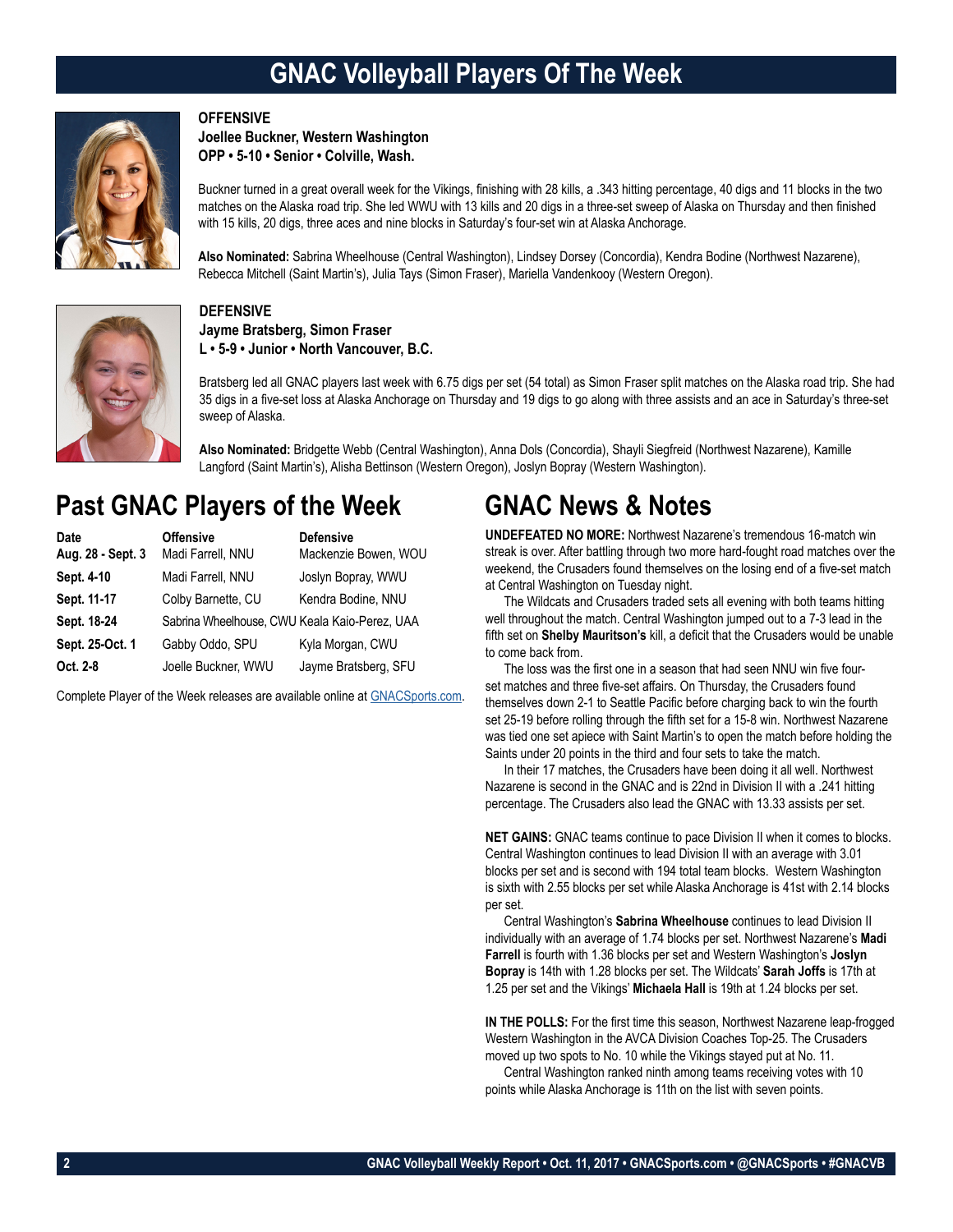### **Around The GNAC**

#### **ALASKA**



**LAST WEEK:** Oct. 5: Lost to Western Washington, 3-0. Oct. 7: Lost to Simon Fraser, 3-0.

**THIS WEEK:** Oct. 12: at Western Oregon, 7 p.m. Oct. 14: at Concordia, 7 p.m.

• Alaska saw its current losing streak run to four matches with a pair of three-set losses to Western Washington and

Simon Fraser.

• Sophomore outside hitter **Gabby Lerma** led the Nanooks offensively with 16 kills in the two matches, topped by a nine-kill performance against Western Washington. Lerma enters the week leading the Nanooks with 151 total kills.

• Sophomore libero **Jenna Hickel** added 29 digs to her total as she ranks seventh in the GNAC with 4.82 digs per set. She had 16 of those digs in the loss to Western Washington.

• Alaska enters the week second in the GNAC in aces with 1.68 aces per set. Freshman setter **Cate Whiting** is fifth in the GNAC with 0.38 aces per set while freshman outside hitter **Markie Miller** is eighth with 0.35 aces per set. Senior outside hitter **Maddie Davis** led all GNAC players last week with seven aces.

• Alaska enters the week third in the GNAC with a .219 hitting percentage with sophomore middle blocker **Kim Wong** is fourth individually with a .322 hitting percentage. The Nanooks are fourth in the GNAC in kills with 12.97 per set.

• At 8-9 overall, Alaska has won its most matches in eight seasons. The Nanooks last won more than seven matches in 2009 (12-15).

#### **ALASKA ANCHORAGE**



**LAST WEEK:** Oct. 5: Beat Simon Fraser, 3-2. Oct. 7: Lost to Western Washington, 3-1.

**THIS WEEK:** Oct. 13: at Concordia, 7 p.m. Oct. 14: at Western Oregon, 7 p.m.

• The Seawolves procured a split at home over the weekend, going five sets for the win over Simon Fraser on Thursday before taking a fourset loss to Western Washington on Saturday.

• With the split, Alaska Anchorage continued to receive seven votes in the AVCA Division II Coaches Top-25.

• Junior outside hitter **Leah Swiss** led the Seawolves offensively with 30 kills. She finished with eight kills against Simon Fraser and led UAA with 22 kills, 19 digs and four blocks in the loss to Western Washington. Swiss also had 10 aces as she leads the GNAC and is eighth with 0.58 aces per set.

• In addition to Swiss, senior defensive specialist **Keala Kaio-Perez** had four aces and enters the week second in the GNAC and 33rd in Division II with 0.49 aces per set. The Seawolves are 15th in Division II with two aces per set.

• Junior outside hitter **Chrisalyn Johnson** has 23 kills in the two matches, paced by a team-leading 13 kills in the win over Simon Fraser. Johnson enters the week with 197 kills and averaging 2.86 kills per set.

• The Seawolves are third in the GNAC and 41st in Division II with 2.14 blocks per set. Junior middle blocker **Tara Melton** is eighth in the GNAC individually with 1.08 blocks per set.

• Alaska Anchorage enters the week with a .183 hitting percentage and is third in the GNAC with a .163 opponent hitting percentage.

#### **CENTRAL WASHINGTON**



**LAST WEEK:** Oct. 5: Lost to Saint Martin's, 3-2. Oct. 7: Won at Seattle Pacific, 3-1. Oct. 10: Beat Northwest Nazarene, 3-2.

**THIS WEEK:** Oct. 12: at Montana State Billings, 7 p.m.

**WILDCATS** 

• After splitting their matches on their Puget Sound road swing, Central Washington returned home to score a five-set upset of No. 10 Northwest Nazarene on Tuesday.

• Senior middle blocker **Sabrina Wheelhouse** paced the Wildcats in the victory with 13 kills, a .440 hitting percentage and eight blocks. She finished the three matches with 30 kills and 25 blocks. Wheelhouse enters the week as the Division II leader in blocks, averaging 1.74 per set, and total blocks with 118. She also ranks second in the GNAC with her .345 hitting percentage.

• Junior outside hitter **Shelby Mauritson** finished with 44 kills in the three matches. She led the Wildcats with 16 kills and 13 digs in the loss at Saint Martin's and notched 12 kills and 22 digs against Northwest Nazarene. Mauritson is eighth in the GNAC with 3.38 kills per set.

• Sophomore setter/defensive specialist **Gabrielle Aihara** had double-doubles in all three matches. The efforts included 21 assists and 12 digs against Seattle Pacific and 29 assists and 15 digs against Northwest Nazarene. One of two setters in the Wildcats' 6-2 system, Aihara is averaging five assists per set while starting setter **Niki Cook** is 10th in the GNAC with 5.51 assists per set.

• Central Washington continues to lead Division II in blocking, averaging 3.01 blocks per set with 205 total team blocks. The Wildcats also lead the GNAC with a .153 opponent hitting percentage. Offensively, Central Washington is fourth in the GNAC with a .207 hitting percentage and is averaging 12.68 kills per set.

#### **CONCORDIA**



**LAST WEEK:** Oct. 3: Beat Western Oregon, 3-0. Oct. 5: Beat Montana State Billings, 3-0. **THIS WEEK:** Oct. 13: vs. Alaska Anchorage, 7 p.m. Oct. 14: vs. Alaska, 7 p.m.

• Concordia opened a four-match home stand with a pair of three-set sweeps over Western Oregon on Tuesday and Montana State Billings on Thursday.

• Senior opposite **Lindsey Dorsey** led the Concordia offense with 27 kills and a .396 hitting percentage in the two matches. She finished with 10 kills against Western Oregon and led the Cavaliers with 17 kills and 10 digs against Montana State Billings. Dorsey enters the week eighth in the GNAC with 3.44 kills per set and is third with 0.43 aces per set.

• Senior middle blocker **Colby Barnette** added 23 kills in the victory, paced by a team-leading 12 kills against Western Oregon. Barnette enters the week sixth in the GNAC with her .306 hitting percentage and 10th with 1.06 blocks per set.

• Senior setter **Michele Brown** was among the GNAC leaders last week with 12.00 assists per set (72 total), paced by her 39 assists against Montana State Billings. Brown enters the week third in the GNAC and 43rd in Division II with 10.38 assists per set.

• Concordia enters the week third in the GNAC with 12.22 assists per set, 13.06 kills per set and 1.63 aces per set.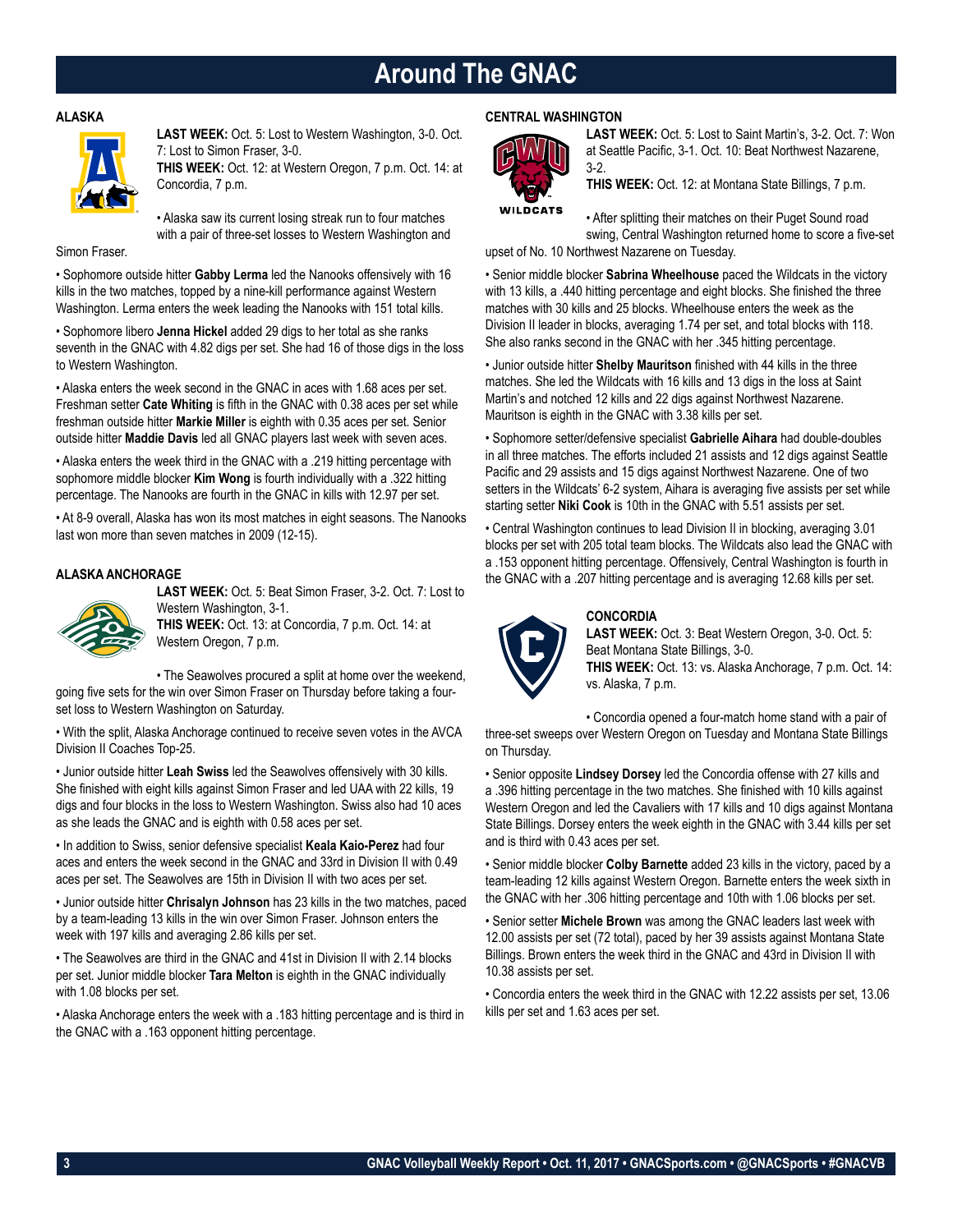### **Around The GNAC**

#### **MONTANA STATE BILLINGS**



**LAST WEEK:** Oct. 5: Lost at Concordia, 3-0. Oct. 7: Lost at Western Oregon, 3-0.

**THIS WEEK:** Oct. 12: vs. Central Washington, 7 p.m. Oct. 14: vs. Northwest Nazarene, 7 p.m.

• Montana State Billings looks to return to the win column after this after taking a pair of three-set losses last week at

the Oregon schools.

• Freshman outside hitter **Maddi Vigil** led the Yellowjackets' offense once again, finishing with 24 kills and 4.00 kills per set in the two matches. She led MSUB with 17 kills against Concordia and had seven against Western Oregon. Vigil enters the week leading MSUB with 3.48 kills per set and a .209 hitting percentage.

• Freshman defensive specialist **Izela Alvarez** added 25 digs to her ledger and enters the week ranked first in the GNAC and 28th in Division II with 5.56 digs per set. Alvarez finished with 10 digs against Concordia and 15 against Western Oregon.

• Montana State Billings enters the week with a .176 hitting percentage with 11.64 kills per set. The Yellowjackets are fourth in the GNAC and 46th in Division II with 17.83 digs per set.

#### **NORTHWEST NAZARENE LAST WEEK:** Oct. 5: Won at Seattle Pacific, 3-2. Oct.



7: Won at Saint Martin's, 3-1. Oct. 10: Lost at Central Washington, 3-2. **THIS WEEK:** Oct. 14: at Montana State Billings, 7 p.m.

• After two road wins last week, including a five-set victory at Seattle Pacific on Thursday, Northwest Nazarene saw it's

16-match win streak end on Tuesday with a five-set loss at Central Washington.

• With the weekend victories, the Crusaders jumped up two more spots to No. 10 in the AVCA Division II Coaches Top-25 and sit one spot ahead of Central Washington.

• Senior outside hitter **Kendra Bodine** led the Crusaders in the three matches with 59 kills and 51 digs. She led the team with 20 kills and 14 digs at Seattle Pacific and a double-double of 23 kills and 20 digs at Saint Martin's. Bodine added 16 kills and 17 digs at Central Washington. Bodine enters the week leading the GNAC and ranked 17th in Division II with 4.16 kills per set.

• Senior middle blocker **Madi Farrell** also tallied 59 kills in the three matches to go along with 13 blocks. She led the Crusaders with 24 kills and a .404 hitting percentage in the loss at Central Washington and posted 20 kills, a .318 hitting percentage and four blocks at Saint Martin's. Farrell enters the week leading the GNAC and ranked fourth in Division II with a .428 hitting percentage. She is also second in the GNAC and 26th in Division II with 4.11 kills per set and second in the GNAC and fourth in Division II with 1.28 blocks per set.

• Senior setter **Hailey Cook** finished with 166 assists in the three matches over 14 sets. She amassed double-doubles with 49 assists and 12 digs at SPU, 57 assists and 14 digs at Saint Martin's and 60 assists and 22 digs at CWU. Cook enters the week leading the GNAC and ninth in Division II with 11.60 assists per set.

• Northwest Nazarene is second in the GNAC and is 22nd in Division II with a .241 hitting percentage. The Crusaders lead the GNAC and are 16th in Division II with 13.33 assists per set while ranking second in the league in opponent hitting percentage (.153), kills per set (13.92) and digs (19.03).

#### **SAINT MARTIN'S**



**LAST WEEK:** Oct. 5: Beat Central Washington, 3-2. Oct. 7: Lost to Northwest Nazarene, 3-1.

**THIS WEEK:** Oct. 12: at Western Washington, 7 p.m. Oct. 14: at Simon Fraser, 7 p.m.

• Saint Martin's secured a hard-fought split at home last week, taking a five-set victory over Central Washington on

Thursday before pushing Northwest Nazarene to four sets on Saturday.

• Senior outside hitter **Rebecca Mitchell** paced the Saints' offense once again with 33 kills in the two matches. She led all players with 19 kills in the loss to Central Washington and had 134 kills against Northwest Nazarene. Mitchell enters the week fifth in the GNAC with 3.61 kills per set.

• Junior outside hitter **Rachel Gondrezick** had 25 kills in the two matches, including 16 kills against Central Washington and nine against Northwest Nazarene. Gondrezick enters the week averaging 2.70 kills per set.

• Senior setter **Nicolette Nesbitt** added 61 assists in the two matches and enters the week ranked sixth in the GNAC with 8.85 assists per set. Her week was led by a 34-assist night against Central Washington.

• Freshman middle blocker **Kamille Langford** finished with 13 blocks in the two matches, eight of which came against Central Washington. Langford is ninth in the GNAC with 1.06 blocks per set.

• Saint Martin's enters the week with a .165 hitting percentage and 12.13 kills and 16.55 digs per set.

#### **SEATTLE PACIFIC**



**LAST WEEK:** Oct. 5: Lost to Northwest Nazarene, 3-2. Oct. 7: Lost to Central Washington, 3-1.

**THIS WEEK:** Oct. 12: at Simon Fraser, 7 p.m. Oct. 14: at Western Washington, 7 p.m.

• Seattle Pacific took a pair of tough home losses last week, falling in five sets to Northwest Nazarene before falling in

four to Central Washington.

• Sophomore outside hitter **Gabby Oddo** continues to lead the Seattle Pacific offense, registering 27 kills and 3.00 kills per set in the two matches. She finished with 12 kills against Northwest Nazarene and added a match-high 15 kills against Central Washington. Oddo enters the week ranked ninth in the GNAC with 3.31 kills per set.

• Junior setter **Symone Tran** had double-doubles in both matches, finishing with 36 assists and 22 digs against Northwest Nazarene and with 45 assists and 17 digs against Central Washington. Tran is fourth in the GNAC with 9.69 assists per set and ranks 43rd in Division II with 659 total assists.

• Sophomore middle blocker **Nicole Tchabanov** led all GNAC players with 19 blocks and 2.11 blocks per set last week. She finished with 10 blocks against Northwest Nazarene and added nine blocks against Central Washington. Tchabanov enters the week ranked sixth in the GNAC and 29th in Division II with 1.18 blocks per set.

• Seattle Pacific enters the week fourth in the GNAC with 2.04 blocks per set, one of five GNAC teams averaging 2.00 blocks or better per set. The Falcons have a .181 hitting percentage while averaging 12.04 kills per set.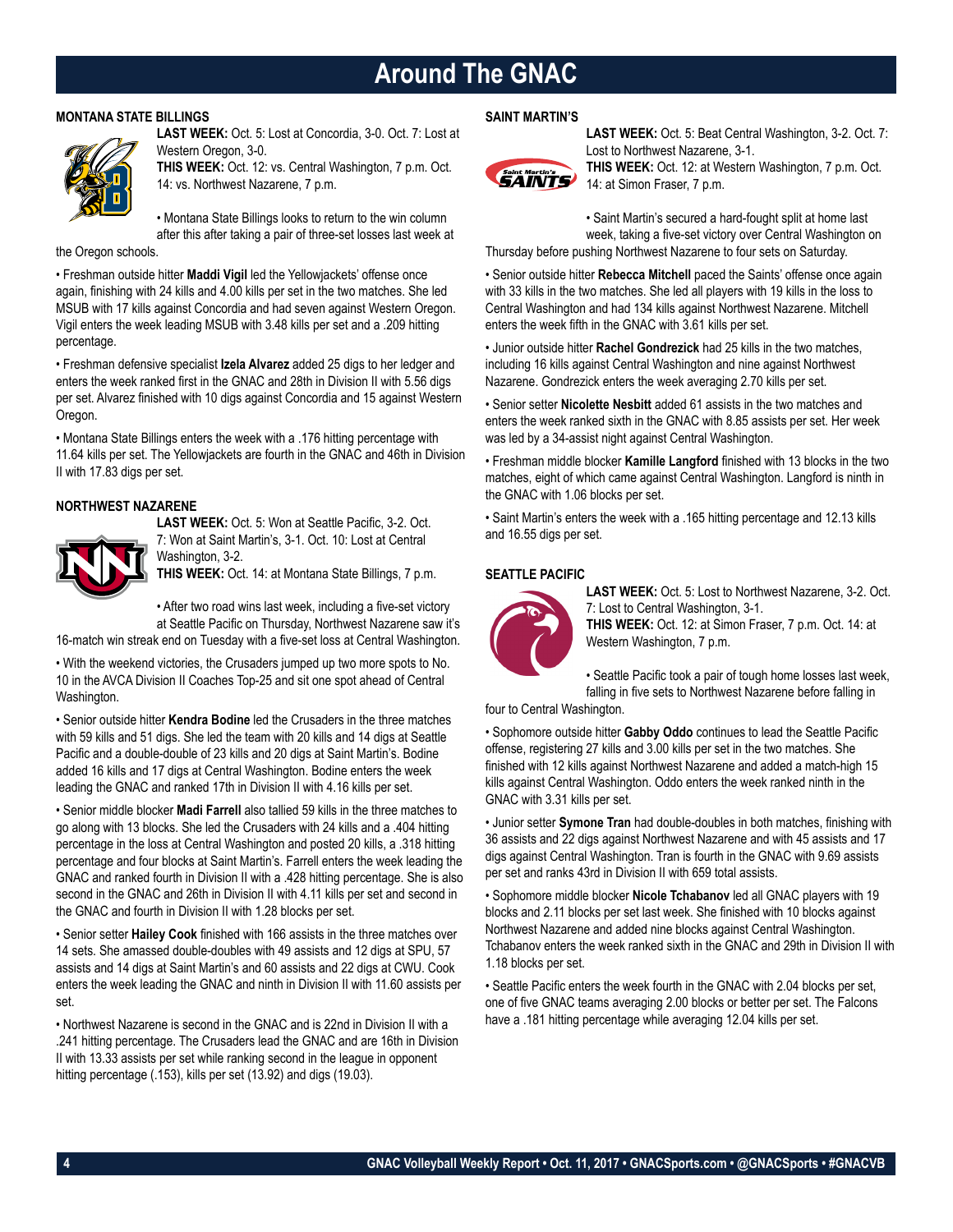### **Around The GNAC**

#### **SIMON FRASER**



**LAST WEEK:** Oct. 5: Lost at Alaska Anchorage, 3-2. Oct. 7: Won at Alaska, 3-0.

**THIS WEEK:** Oct. 12: vs. Seattle Pacific, 7 p.m. Oct. 14: vs. Saint Martin's, 7 p.m.

• It was a good road trip for Simon Fraser, which lost to Alaska Anchorage in a hard-fought five-set battle before

earning a three-set sweep over Alaska.

• Junior libero **Jayme Bratsberg** was named the GNAC Defensive Player of the Week after she finished with 54 digs and averaged 6.75 digs per set in last week's matches. She finished with 35 digs against Alaska Anchorage and added 19 in the victory at Alaska. Bratsberg enters the week second in the GNAC and 31st in Division II with 5.34 digs per set.

• Junior outside hitter **Tessa May** had another big offensive week, finishing with 30 kills with a .404 hitting percentage in the two matches. She finished with a match-high 16 kills against Alaska Anchorage and led the Clan with 14 kills and four blocks at Alaska. May enters the week third in the GNAC with a .333 hitting percentage and is seventh with 1.08 blocks per set.

• Sophomore outside hitter **Betsie de Beer** added 28 kills in the two matches. She had 14 kills in both matches and finished with a double-double of 14 kills and 12 digs at Alaska Anchorage.

• As a team, Simon Fraser enters the week ranked third in the GNAC and 31st in Division II with 18.34 digs per set. The Clan is fourth in the GNAC with 12.08 assists and is hitting .195.

#### **WESTERN OREGON**



**LAST WEEK:** Oct. 3: Lost to Concordia, 3-0. Oct. 7: Beat Montana State Billings, 3-0. **THIS WEEK:** Oct. 12: vs. Alaska, 7 p.m. Oct. 14: vs. Alaska

Anchorage, 7 p.m. • After opening the week with a three-set loss to Concordia,

Western Oregon snapped a six-match losing streak with a

three-set sweep of Montana State Billings.

• Junior opposite **Mariella Vandenkooy** paced the Wolves offensively with 39 kills and led the GNAC with 6.50 kills per set while amassing a .365 hitting percentage. She finished with 19 kills and hit .410 against Concordia and then added a 20-kill performance against Montana State Billings. Vandenkooy enters the week with a .252 hitting and averaging 2.78 kills per set.

• Junior setter **Leila Holt** finished the week with 72 assists and tied for the GNAC lead with 12 assists per set. She posted a double-double of 36 assists and 11 digs against Concordia and added 36 assists against Montana State Billings. Holt enters the week eighth in the GNAC with 6.09 assists per set.

• Senior outside hitter **Alisha Bettinson** enters the week ranked third in the GNAC with 3.84 kills per set (211 total). Junior setter **Maddie Mehciz** is ninth with 0.34 aces per set.

• As a team, Western Oregon enters the week with a .188 hitting percentage and 12.29 kills per set.

#### **WESTERN WASHINGTON**



**LAST WEEK:** Oct. 5: Won at Alaska, 3-0. Oct. 7: Won at Alaska Anchorage, 3-1. **THIS WEEK:** Oct. 12: vs. Saint Martin's, 7 p.m. Oct. 14: vs.

Seattle Pacific, 7 p.m.

• Western Washington extended its current win streak to six matches with a three-set sweep of Alaska and a four-set win

at Alaska Anchorage.

• With the wins, the Vikings retain their No. 11 spot in the latest AVCA Division II Coaches Top-25.

• With the victory over Alaska Anchorage, Western Washington improved to 12-2 all-time inside the Alaska Airlines Center. The Vikings' last loss in the arena came in the 2016 NCAA West Region Tournament final to the Seawolves.

• Senior opposite **Joellee Buckner** was named the GNAC Offensive Player of the Week after she averaged four kills per set and 1.57 blocks per set and finished with a .343 hitting percentage in the two matches. She recorded a double-double of 13 kills and 20 digs and fell just short of a triple-double with 15 kills, 20 digs and nine blocks against Alaska Anchorage. Buckner enters the week 10th in the GNAC with a .260 hitting percentage and 11th with 2.93 kills per set.

• Sophomore middle blocker **Joslyn Bopray** added 14 blocks in the two matches and averaged 2.00 blocks per set. Twelve of those blocks came in the four-set win over Alaska Anchorage. Bopray enters the week third in the GNAC and 14th in Division II with 1.28 blocks per set.

• Junior outside hitter **Abby Phelps** continues to rank fourth in the GNAC with 3.74 kills per set and 0.40 aces per set. She added 23 kills and four aces to her ledger last week, topped by 12 kills and two aces against Alaska.

• Western Washington leads the GNAC and is 18th in Division II with 14.03 kills per set. The Vikings also lead the GNAC and rank 17th nationally with 19.31 digs per set. Western Washington also enters the week second in the GNAC and 24th in Division II with 12.98 assists per set as well as second in the GNAC and sixth in Division II with 2.55 blocks per set.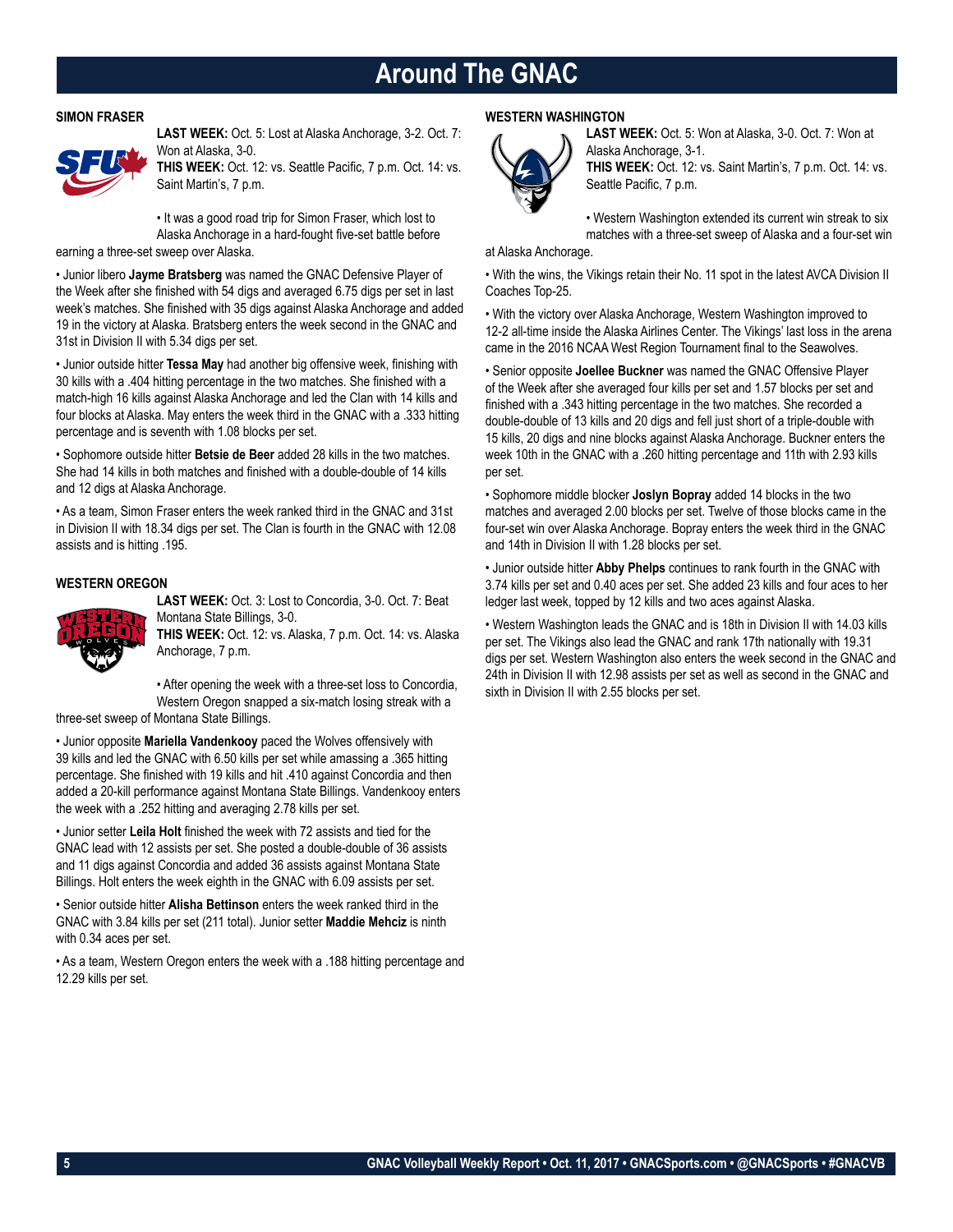### **GNAC In Division II Statistics**

#### **Top 50 Through Matches As Of Oct. 9, 2017**

| <b>TEAM</b>                 |                                                              |            |      | Category                  | Player                  | Avg./Total | Rank             |
|-----------------------------|--------------------------------------------------------------|------------|------|---------------------------|-------------------------|------------|------------------|
| Category                    | Institution                                                  | Avg./Total | Rank | <b>Attacks Per Set</b>    | Kendra Bodine, NNU      | 12.24      | 12 <sub>th</sub> |
| Aces Per Set                | Alaska Anchorage                                             | 2.00       | 15th |                           | Abby Phelps, WWU        | 11.84      | 17th             |
| Assists Per Set             | Northwest Nazarene                                           | 13.34      | 16th |                           | Shelby Mauritson, CWU   | 11.75      | 20th             |
|                             | Western Washington                                           | 12.98      | 24th |                           | Alisha Bettinson, WOU   | 11.35      | 27th             |
| <b>Blocks Per Set</b>       | Central Washington                                           | 3.08       | 1st  |                           | Rebecca Mitchell, SMU   | 11.32      | 28th             |
|                             | Western Washington                                           | 2.55       | 6th  | <b>Blocks Per Set</b>     | Sabrina Wheelhouse, CWU | 1.75       | 1st              |
|                             | Alaska Anchorage                                             | 2.14       | 41st |                           | Madi Farrell, NNU       | 1.36       | 4th              |
| Digs Per Set                | Western Washington                                           | 19.31      | 17th |                           | Joslyn Bopray, WWU      | 1.28       | 14th             |
|                             | Northwest Nazarene                                           | 18.61      | 25th |                           | Sarah Joffs, CWU        | 1.25       | 17th             |
|                             | Simon Fraser                                                 | 18.34      | 31st |                           | Michaela Hall, WWU      | 1.24       | 19th             |
|                             | Montana St. Billings                                         | 17.83      | 46th |                           | Nicole Tchabanov, SPU   | 1.18       | 29th             |
| <b>Hitting Percentage</b>   | Northwest Nazarene                                           | .248       | 22nd | Digs Per Set              | Izela Alvarez, MSUB     | 5.56       | 28th             |
|                             | Western Washington                                           | .246       | 27th |                           | Jayme Bratsberg, SFU    | 5.44       | 31st             |
| Kills Per Set               | Western Washington                                           | 14.03      | 18th |                           | Shayli Siegfreid, NNU   | 5.34       | 41st             |
|                             | Northwest Nazarene                                           | 13.95      | 21st | <b>Hitting Percentage</b> | Madi Farrell, NNU       | .431       | 4th              |
| Win/Loss Pct.               | <b>Northwest Nazarene</b>                                    | 1.000      | 1st  | Kills Per Set             | Kendra Bodine, NNU      | 4.24       | 17th             |
|                             | Western Washington                                           | .813       | 31st |                           | Alisha Bettinson, WOU   | 3.84       | 44th             |
| <b>Team Attacks Per Set</b> | Western Washington                                           | 40.79      | 4th  |                           | Madi Farrell, NNU       | 4.05       | 26th             |
|                             | Central Washington                                           | 38.21      | 48th | Points Per Set            | Madi Farrell, NNU       | 4.83       | 16th             |
|                             | Northwest Nazarene                                           | 38.19      | 49th |                           | Kendra Bodine, NNU      | 4.76       | 18th             |
| <b>Team Service Aces</b>    | Alaska Anchorage                                             | 138        | 9th  |                           | Abby Phelps, WWU        | 4.38       | 39th             |
| <b>Team Total Blocks</b>    | Central Washington                                           | 194.0      | 2nd  | Service Aces              | Leah Swiss, UAA         | 40         | 4th              |
|                             | Western Washington                                           | 148.0      | 27th |                           | Keala Kaio-Perez, UAA   | 34         | 12th             |
|                             | Alaska Anchorage                                             | 147.5      | 30th | <b>Total Assists</b>      | Hailey Cook, NNU        | 671        | 31st             |
|                             | Seattle Pacific                                              | 139.0      | 48th |                           | Brette Boesel, WWU      | 663        | 41st             |
|                             |                                                              |            |      |                           | Symone Tran, SPU        | 659        | 43rd             |
| <b>INDIVIDUALS</b>          |                                                              |            |      | <b>Total Attacks</b>      | Shelby Mauritson, CWU   | 740        | 24th             |
| Category                    | Player                                                       | Avg./Total | Rank |                           | Kendra Bodine, NNU      | 722        | 30th             |
| Aces Per Set                | Leah Swiss, UAA                                              | 0.58       | 8th  |                           | Abby Phelps, WWU        | 687        | 39th             |
|                             | Keala Kaio-Perez, UAA                                        | 0.49       | 33rd |                           | Leah Swiss, UAA         | 678        | 47th             |
| Assists Per Set             | Hailey Cook, NNU                                             | 11.57      | 9th  | <b>Total Blocks</b>       | Sabrina Wheelhouse, CWU | 110        | 1st              |
|                             | Brette Boesel, WWU                                           | 11.43      | 13th |                           | Madi Farrell, NNU       | 80         | 17th             |
|                             | Michele Brown, CU                                            | 10.38      | 43rd |                           | Joslyn Bopray, WWU      | 74         | 29th             |
|                             |                                                              |            |      |                           | Nicole Tchabanov, SPU   | 73         | 35th             |
|                             |                                                              |            |      |                           | Michaela Hall, WWU      | 72         | 38th             |
|                             |                                                              |            |      | <b>Total Digs</b>         | Keala Kaio-Perez, UAA   | 339        | 42nd             |
|                             |                                                              |            |      |                           | Jayme Bratsberg, SFU    | 332        | 50th             |
|                             |                                                              |            |      | <b>Total Kills</b>        | Kendra Bodine, NNU      | 250        | 34th             |
|                             | Online: http://stats.ncaa.org/rankings/change sport year div |            |      |                           | Madi Farrell, NNU       | 239        | 44th             |

### **National & Regional Polls**

| <b>GNAC TEAMS IN THE AVCA NATIONAL POLL</b> |      |                 |                      |                  |
|---------------------------------------------|------|-----------------|----------------------|------------------|
| <b>National</b>                             | UAA  | CWU             | <b>NNU</b>           | <b>WWU</b>       |
| Pre-Season                                  | 4th  |                 | RV (16) RV (69) 10th |                  |
| Sept. 4                                     | 14th | RV (61)         | RV (62)              | 10th             |
| Sept. 11                                    | 18th | RV (34)         | RV (115)             | 10th             |
| Sept. 18                                    | 20th | RV (36)         | 16th                 | 13th             |
| Sept. 25                                    |      | 21st RV (19)    | 12th                 | 10th             |
| Oct. 2                                      |      | RV (49) RV (14) | 12th                 | 11 <sub>th</sub> |
| Oct. 9                                      |      | RV (7) RV (10)  | 10th                 | 11 <sub>th</sub> |

RV - Not ranked in top-25, but is among others receiving votes.

|    | <b>AVCA DIVISION II COACHES TOP 25 POLL</b> |      |                   |                |  |  |  |
|----|---------------------------------------------|------|-------------------|----------------|--|--|--|
|    | as of Oct. 9, 2017                          |      |                   |                |  |  |  |
|    | Rk School (1st)                             |      | Pts. Record Prev. |                |  |  |  |
| 1  | Lewis (22)                                  | 1138 | $17-1$            | 3              |  |  |  |
| 2  | SW Minnesota State (14)                     | 1123 | $16-1$            | 1              |  |  |  |
| 3  | Concordia - St. Paul                        | 1072 | $15 - 2$          | $\overline{c}$ |  |  |  |
| 4  | Palm Beach Atlantic (7)                     | 1046 | $14-0$            | 4              |  |  |  |
| 5  | Minnesota Duluth (1)                        | 1025 | $15-2$            | 6              |  |  |  |
| 6  | California Baptist (3)                      | 999  | $16-0$            | 5              |  |  |  |
| 7  | Central Oklahoma (1)                        | 882  | $20-1$            | 8              |  |  |  |
| 8  | Nebraska-Kearney                            | 840  | $18-2$            | 9              |  |  |  |
| 9  | Northern State                              | 763  | $15-2$            | 13             |  |  |  |
| 10 | <b>NW Nazarene</b>                          | 727  | $16 - 0$          | 12             |  |  |  |
| 11 | Western Washington                          | 686  | $13 - 3$          | 11             |  |  |  |
| 12 | Regis                                       | 668  | $16-2$            | 10             |  |  |  |
| 13 | <b>Ferris State</b>                         | 630  | 14-3              | 7              |  |  |  |
| 14 | Winona State                                | 531  | $13 - 4$          | 14             |  |  |  |
| 15 | <b>Tarleton State</b>                       | 514  | $15 - 4$          | 15             |  |  |  |
| 16 | Arkansas Tech                               | 462  | $20-0$            | 18             |  |  |  |
| 17 | Angelo State                                | 438  | $13 - 4$          | 16             |  |  |  |
| 18 | Augustana (SD)                              | 376  | 14-5              | 17             |  |  |  |
| 19 | Saint Leo                                   | 358  | $11 - 1$          | 19             |  |  |  |
| 20 | Central Missouri                            | 271  | $15 - 4$          | 20             |  |  |  |

| 21 Wayne State (Neb.)       | 231 | $12 - 6$ | 21  |
|-----------------------------|-----|----------|-----|
| 22 Colorado School of Mines | 203 | $14-3$   | 22  |
| 23 West Florida             | 118 | $15 - 4$ | NR. |
| 24 Wingate                  | 98  | $15-0$   | NR. |
| 25 Azusa Pacific            | 74  | $14-2$   | 24  |

**Dropped Out:** Cal State San Bernardino (23), Findlay (25).

**Others Receiving Votes:** Cal State San Bernardino 61; Findlay 46; Upper Iowa 39; Washburn 33; UC San Diego 30; McKendree 23; Wheeling Jesuit 22; Rockhurst 17; *Central Washington 10*; Sioux Falls 8; *Alaska Anchorage 7*; Concordia (CA) 5; South Carolina-Aiken 4; Flagler 3. Five teams mentioned on only one ballot for a total of 19 combined points.

[View Complete Poll Online](https://www.avca.org/polls/dii-women/10-9-17.html)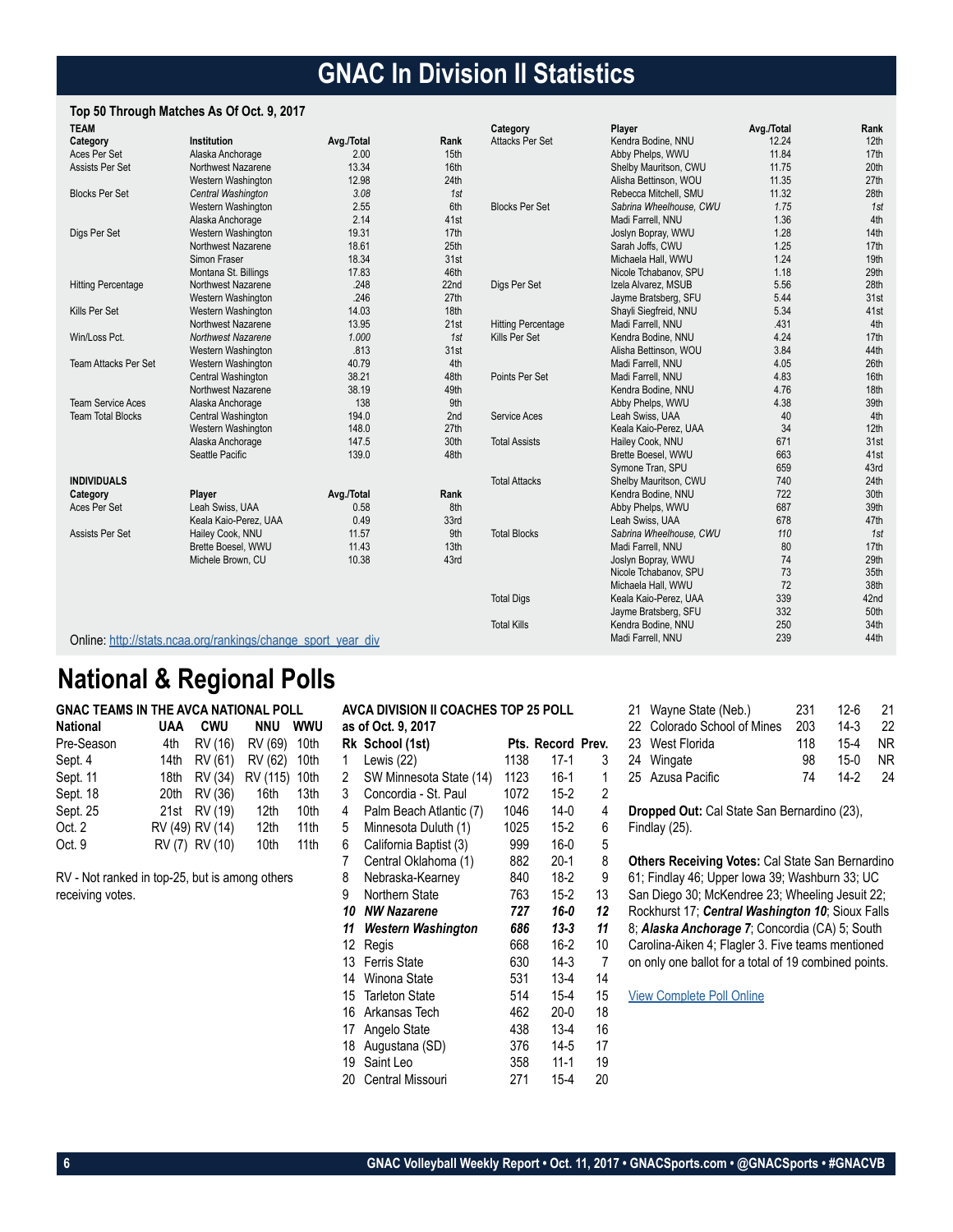# **GNAC Team Statistics**

| <b>HITTING PERCENTAGE</b>               | S  | <b>Kills</b> | Errs     | Total        | Pct            | <b>SERVICE ACES</b>      |    |      | S    | No.   | Avg/S |
|-----------------------------------------|----|--------------|----------|--------------|----------------|--------------------------|----|------|------|-------|-------|
| 1. Western Washington                   | 58 | 814          | 233      | 2366         | .246           | 1. Alaska Anchorage      |    |      | 69   | 138   | 2.00  |
| 2. Northwest Nazarene                   | 64 | 891          | 295      | 2470         | .241           | 2.<br>Alaska             |    |      | 62   | 104   | 1.68  |
| 3. Alaska                               | 62 | 804          | 317      | 2225         | .219           | 3.<br>Concordia (Ore.)   |    |      | 54   | 88    | 1.63  |
| Central Washington<br>4.                | 68 | 862          | 321      | 2617         | .207           | Western Washington<br>4. |    |      | 58   | 91    | 1.57  |
| 5. Simon Fraser                         | 61 | 768          | 324      | 2272         | .195           | 5. Simon Fraser          |    |      | 61   | 80    | 1.31  |
| 6. Concordia (Ore.)                     | 54 | 705          | 316      | 2031         | .192           | 6. MSU Billings          |    |      | 59   | 73    | 1.24  |
| 7. Western Oregon                       | 55 | 676          | 302      | 1988         | .188           | 7.<br>Western Oregon     |    |      | 55   | 68    | 1.24  |
| 8. Alaska Anchorage                     | 69 | 828          | 356      | 2575         | .183           | 8.<br>Seattle Pacific    |    |      | 68   | 78    | 1.15  |
| 9. Seattle Pacific                      | 68 | 819          | 373      | 2468         | .181           | 9. Saint Martin's        |    |      | 60   | 63    | 1.05  |
| 10. MSU Billings                        | 59 | 687          | 293      | 2238         | .176           | 10. Northwest Nazarene   |    |      | 64   | 67    | 1.05  |
| 11. Saint Martin's                      | 60 | 728          | 350      | 2287         | .165           | 11. Central Washington   |    |      | 68   | 71    | 1.04  |
| <b>OPPONENT HITTING PCT</b>             | S  | Kills        | Errs     | <b>Total</b> | Pct            | <b>DIGS</b>              |    |      | S    | No.   | Avg/S |
| 1. Central Washington                   | 68 | 864          | 450      | 2703         | .153           | Western Washington<br>1. |    |      | 58   | 1120  | 19.31 |
| 2. Northwest Nazarene                   | 64 | 754          | 368      | 2519         | .153           | 2. Northwest Nazarene    |    |      | 64   | 1218  | 19.03 |
| 3. Alaska Anchorage                     | 69 | 791          | 389      | 2471         | .163           | 3.<br>Simon Fraser       |    |      | 61   | 1119  | 18.34 |
| 4. Western Washington                   | 58 | 735          | 324      | 2378         | .173           | 4. MSU Billings          |    |      | 59   | 1052  | 17.83 |
| 5. Seattle Pacific                      | 68 | 812          | 373      | 2478         | .177           | 5.<br>Western Oregon     |    |      | 55   | 968   | 17.60 |
| 6. Saint Martin's                       | 60 | 765          | 327      | 2279         | .192           | Central Washington<br>6. |    |      | 68   | 1191  | 17.51 |
| 7. Simon Fraser                         | 61 | 793          | 327      | 2407         | .194           | 7. Saint Martin's        |    |      | 60   | 1029  | 17.15 |
| 8. Western Oregon                       | 55 | 715          | 299      | 2103         | .198           | 8.<br>Seattle Pacific    |    |      | 68   | 1126  | 16.56 |
| 9. Concordia (Ore.)                     | 54 | 668          | 281      | 1913         | .202           | 9. Alaska Anchorage      |    |      | 69   | 1139  | 16.51 |
| 10. MSU Billings                        | 59 | 800          | 308      | 2303         | .214           | 10. Concordia (Ore.)     |    |      | 54   | 868   | 16.07 |
| 11. Alaska                              | 62 | 776          | 302      | 2189         | .217           | 11. Alaska               |    |      | 62   | 934   | 15.06 |
| <b>KILLS</b>                            |    |              | S        | No.          | Avg/S          | <b>BLOCKS</b>            | S  | Solo | Asst | Total | Avg/S |
| 1. Western Washington                   |    |              | 58       | 814          | 14.03          | 1. Central Washington    | 68 | 36   | 338  | 205.0 | 3.01  |
| 2. Northwest Nazarene                   |    |              | 64       | 891          | 13.92          | 2.<br>Western Washington | 58 | 27   | 242  | 148.0 | 2.55  |
| 3. Concordia (Ore.)                     |    |              | 54       | 705          | 13.06          | 3. Alaska Anchorage      | 69 | 32   | 231  | 147.5 | 2.14  |
| 4. Alaska                               |    |              | 62       | 804          | 12.97          | 4. Seattle Pacific       | 68 | 26   | 226  | 139.0 | 2.04  |
| 5. Central Washington                   |    |              | 68       | 862          | 12.68          | Simon Fraser<br>5.       | 61 | 28   | 178  | 117.0 | 1.92  |
| 6. Simon Fraser                         |    |              | 61       | 768          | 12.59          | Northwest Nazarene<br>6. | 64 | 24   | 196  | 122.0 | 1.91  |
| 7. Western Oregon                       |    |              | 55       | 676          | 12.29          | 7. Concordia (Ore.)      | 54 | 19   | 167  | 102.5 | 1.90  |
| 8. Saint Martin's                       |    |              | 60       | 728          | 12.13          | 8. Saint Martin's        | 60 | 27   | 156  | 105.0 | 1.75  |
| 9. Seattle Pacific                      |    |              | 68       | 819          | 12.04          | 9. Western Oregon        | 55 | 23   | 110  | 78.0  | 1.42  |
| 10. Alaska Anchorage                    |    |              | 69       | 828          | 12.00          | 10. Alaska               | 62 | 24   | 110  | 79.0  | 1.27  |
| 11. MSU Billings                        |    |              | 59       | 687          | 11.64          | 11. MSU Billings         | 59 | 10   | 118  | 69.0  | 1.17  |
|                                         |    |              |          |              |                |                          |    |      |      |       |       |
| <b>ASSISTS</b><br>1. Northwest Nazarene |    |              | S<br>64  | No.<br>853   | Avg/S<br>13.33 |                          |    |      |      |       |       |
| 2. Western Washington                   |    |              | 58       | 753          | 12.98          |                          |    |      |      |       |       |
| Concordia (Ore.)<br>3.                  |    |              | 54       | 660          | 12.22          |                          |    |      |      |       |       |
| 4. Simon Fraser                         |    |              | 61       | 737          | 12.08          |                          |    |      |      |       |       |
| 5. Alaska                               |    |              | 62       | 748          | 12.06          |                          |    |      |      |       |       |
| 6. Central Washington                   |    |              | 68       | 810          | 11.91          |                          |    |      |      |       |       |
| 7. Saint Martin's                       |    |              | 60       | 701          | 11.68          |                          |    |      |      |       |       |
| 8. Western Oregon                       |    |              | 55       | 637          | 11.58          |                          |    |      |      |       |       |
| 9. Seattle Pacific                      |    |              | 68       | 778          | 11.44          |                          |    |      |      |       |       |
| 10. MSU Billings                        |    |              |          |              |                |                          |    |      |      |       |       |
|                                         |    |              |          |              |                |                          |    |      |      |       |       |
| 11. Alaska Anchorage                    |    |              | 59<br>69 | 650<br>758   | 11.02<br>10.99 |                          |    |      |      |       |       |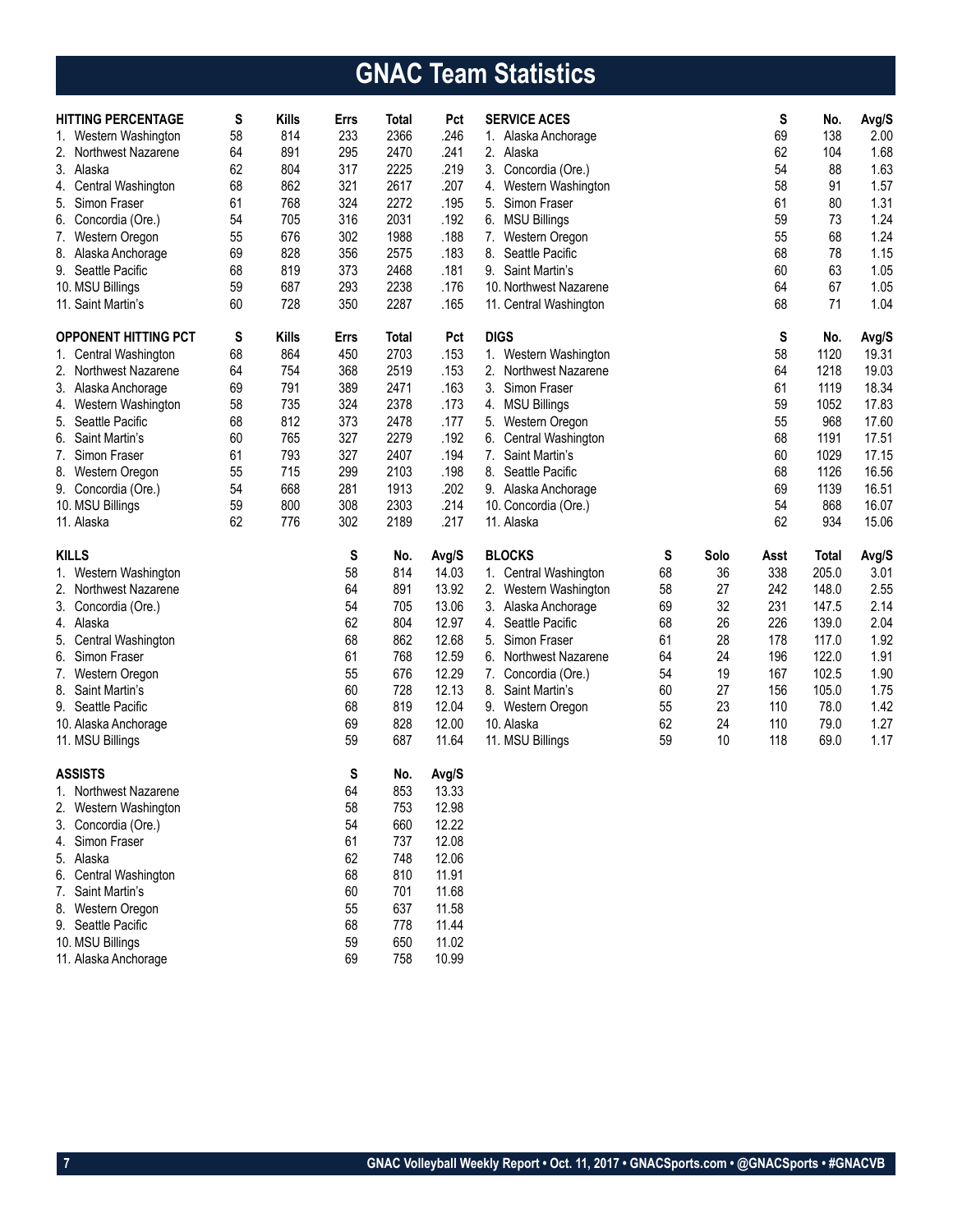# **GNAC Individual Statistics**

| <b>HITTING PERCENTAGE Team</b> |             | CI        | S  | Kills | <b>Errs</b> | <b>Total</b> | Pct       |             | <b>SERVICE ACES</b>       | Team        |               | CI       |     |    |                | S   |                  | No. Avg/S |
|--------------------------------|-------------|-----------|----|-------|-------------|--------------|-----------|-------------|---------------------------|-------------|---------------|----------|-----|----|----------------|-----|------------------|-----------|
| 1. Farrell.Madi                | <b>NNU</b>  | <b>SR</b> | 64 | 263   | 45          | 509          | .428      |             | 1. Swiss, Leah            | <b>UAA</b>  | <b>JR</b>     |          |     |    |                | 69  | 40               | 0.58      |
| 2. Wheelhouse, Sabrina CWU     |             | <b>SR</b> | 68 | 141   | 36          | 304          | .345      |             | 2. Kaio-Perez, Keala      | <b>UAA</b>  | <b>SR</b>     |          |     |    |                | 69  | 34               | 0.49      |
| 3. May, Tessa                  | SFU         | JR        | 60 | 152   | 36          | 348          | .333      | 3.          | Dorsey, Lindsey           | CU          | <b>SR</b>     |          |     |    |                | 54  | 23               | 0.43      |
| 4. Wong, Kim                   | <b>UAF</b>  | SO        | 58 | 90    | 26          | 199          | .322      |             | 4. Phelps, Abby           | WWU         | JR            |          |     |    |                | 58  | 23               | 0.40      |
| Hall, Michaela<br>5.           | WWU         | JR        | 58 | 166   | 47          | 380          | .313      | 5.          | Whiting, Cate             | UAF         | <b>FR</b>     |          |     |    |                | 58  | 22               | 0.38      |
| Barnette, Colby<br>6.          | CU          | SR        | 54 | 147   | 33          | 373          | .306      | 6.          | Turner, Arielle           | WWU         | <b>SR</b>     |          |     |    |                | 56  | 20               | 0.36      |
| 7.<br>Beyer, Britt             | CU          | <b>JR</b> | 35 | 60    | 19          | 147          | .279      | 7.          | Brown, Michele            | CU          | <b>SR</b>     |          |     |    |                | 45  | 16               | 0.36      |
| 8.<br>Blankinship, Sydney      | <b>WOU</b>  | <b>SR</b> | 54 | 88    | 30          | 217          | .267      | 8.          | Miller, Markie            | UAF         | <b>FR</b>     |          |     |    |                | 55  | 19               | 0.35      |
| 9. Buckner, Joellee            | WWU         | <b>SR</b> | 58 | 170   | 36          | 515          | .260      |             | 9. Mehciz, Maddie         | wou         | JR            |          |     |    |                | 44  | 15               | 0.34      |
| 10. Hayes, Vanessa             | <b>UAA</b>  | SO        | 68 | 100   | 32          | 268          | .254      |             | 10. Dols, Anna            | CU          | SO            |          |     |    |                | 54  | 17               | 0.31      |
| 11. Vandenkooy, Mariella       | <b>WOU</b>  | JR        | 54 | 150   | 44          | 421          | .252      |             |                           |             |               |          |     |    |                |     |                  |           |
| 12. Podowicz, Riley            | <b>UAF</b>  | <b>SR</b> | 59 | 95    | 33          | 247          | .251      | <b>DIGS</b> |                           | Team        | CI            |          |     |    |                | S   |                  | No. Avg/S |
| 13. Bodine, Kendra             | <b>NNU</b>  | <b>SR</b> | 64 | 266   | 69          | 787          | .250      |             | 1. Alvarez, Izela         | <b>MSUB</b> | <b>FR</b>     |          |     |    |                | 59  | 328              | 5.56      |
| 14. Joffs, Sara                | CWU         | <b>SR</b> | 56 | 77    | 27          | 200          | .250      | 2.          | Bratsberg, Jayme          | SFU         | JR            |          |     |    |                | 61  | 333              | 5.46      |
| 15. Miller, Markie             | <b>UAF</b>  | <b>FR</b> | 55 | 142   | 51          | 369          | .247      | 3.          | Siegfreid, Shayli         | <b>NNU</b>  | JR            |          |     |    |                | 64  | 346              | 5.41      |
| 16. Howlett, Christine         | SFU         | <b>SR</b> | 61 | 156   | 52          | 427          | .244      |             | 4. Kaio-Perez, Keala      | <b>UAA</b>  | <b>SR</b>     |          |     |    |                | 69  | 339              | 4.91      |
| 17. Dorsey, Lindsey            | CU          | <b>SR</b> | 54 | 186   | 69          | 490          | .239      | 5.          | Buckner, Aubrey           | <b>WWU</b>  | <b>JR</b>     |          |     |    |                | 58  | 281              | 4.84      |
| 18. Phelps, Abby               | WWU         | JR        | 58 | 217   | 58          | 687          | .231      | 6.          | Morgan, Kyla              | <b>CWU</b>  | <b>SO</b>     |          |     |    |                | 68  | 328              | 4.82      |
| 19. Oddo, Gabby                | SPU         | SO        | 67 | 222   | 87          | 602          | .224      | 7.          | Hickel, Jenna             | <b>UAF</b>  | SO.           |          |     |    |                | 62  | 299              | 4.82      |
| 20. Bopray, Joslyn             | wwu         | SO.       | 58 | 79    | 34          | 203          | .222      | 8.          | Phelps, Abby              | <b>WWU</b>  | JR            |          |     |    |                | 58  | 276              | 4.76      |
|                                |             |           |    |       |             |              |           | 9.          | Buckner, Joellee          | WWU         | <b>SR</b>     |          |     |    |                | 58  | 253              | 4.36      |
| <b>KILLS</b>                   | Team        | CI        |    |       | S           |              | No. Avg/S |             | 10. Ganete, Amanda        | <b>SPU</b>  | <b>JR</b>     |          |     |    |                | 68  | 293              | 4.31      |
| 1. Bodine, Kendra              | <b>NNU</b>  | <b>SR</b> |    |       | 64          | 266          | 4.16      |             |                           |             |               |          |     |    |                |     |                  |           |
| 2. Farrell, Madi               | <b>NNU</b>  | <b>SR</b> |    |       | 64          | 263          | 4.11      |             | <b>BLOCKS</b>             | Team        |               | CI       |     | S  | Solo           |     | Asst Total Avg/S |           |
| 3. Bettinson, Alisha           | WOU         | <b>SR</b> |    |       | 55          | 211          | 3.84      |             | 1. Wheelhouse.Sabrina CWU |             | <b>SR</b>     |          |     | 68 | 18             | 100 | 118.0            | 1.74      |
| 4. Phelps, Abby                | wwu         | JR        |    |       | 58          | 217          | 3.74      |             | 2. Farrell, Madi          | <b>NNU</b>  | <b>SR</b>     |          |     | 64 | 12             | 70  | 82.0             | 1.28      |
| 5.<br>Mitchell,Rebecca         | <b>SMU</b>  | <b>SR</b> |    |       | 59          | 213          | 3.61      | 3.          | Bopray, Joslyn            | WWU         | SO            |          |     | 58 | 15             | 59  | 74.0             | 1.28      |
| 6. Vigil, Maddi                | <b>MSUB</b> | <b>FR</b> |    |       | 58          | 202          | 3.48      |             | 4. Hall.Michaela          | <b>WWU</b>  | JR            |          |     | 58 | 10             | 62  | 72.0             | 1.24      |
| 7. Dorsey, Lindsey             | CU          | <b>SR</b> |    |       | 54          | 186          | 3.44      | 5.          | Joffs, Sara               | CWU         | <b>SR</b>     |          |     | 56 | 10             | 56  | 66.0             | 1.18      |
| 8. Mauritson, Shelby           | <b>CWU</b>  | <b>JR</b> |    |       | 68          | 230          | 3.38      |             | 6. Tchabanov, Nicole      | SPU         | SO            |          |     | 62 | 12             | 61  | 73.0             | 1.18      |
| 9. Oddo, Gabby                 | <b>SPU</b>  | SO        |    |       | 67          | 222          | 3.31      |             | 7. May, Tessa             | SFU         | JR            |          |     | 60 | 11             | 54  | 65.0             | 1.08      |
| 10. Pinkney, Kirsten           | SFU         | SO        |    |       | 48          | 143          | 2.98      | 8.          | Melton, Tara              | <b>UAA</b>  | JR            |          |     | 63 | 4              | 64  | 68.0             | 1.08      |
|                                |             |           |    |       |             |              |           |             | 9. Langford, Kamille      | SMU         | <b>FR</b>     |          |     | 51 | 13             | 41  | 54.0             | 1.06      |
| <b>ASSISTS</b>                 | Team        | CI        |    |       | S           |              | No. Avg/S |             | 10. Barnette, Colby       | CU          | <b>SR</b>     |          |     | 54 | 9              | 48  | 57.0             | 1.06      |
| 1. Cook, Hailey                | <b>NNU</b>  | <b>SR</b> |    |       | 63          | 731          | 11.60     |             |                           |             |               |          |     |    |                |     |                  |           |
| 2.<br>Boesel, Brette           | wwu         | <b>JR</b> |    |       | 58          | 663          | 11.43     |             | <b>POINTS</b>             | Team        | <b>CI</b>     | S        | Κ   | SA | <b>BS</b>      | BA  |                  | Pts Avg/S |
| 3.<br>Brown, Michele           | CU          | <b>SR</b> |    |       | 45          | 467          | 10.38     |             | 1. Farrell, Madi          | <b>NNU</b>  | <b>SR</b>     | 64       | 263 | 0  | 12             | 70  | 310.0            | 4.84      |
|                                | SPU         | JR        |    |       | 68          | 659          | 9.69      |             | 2. Bodine, Kendra         | <b>NNU</b>  | <b>SR</b>     | 64       | 266 | 16 | 0              | 31  | 297.5            | 4.65      |
| 4. Tran, Symone                |             | <b>FR</b> |    |       | 39          | 372          | 9.54      |             |                           |             | <b>JR</b>     | 58       | 217 | 23 |                | 28  | 254.0            | 4.38      |
| Clarke, Kylee<br>5.            | <b>MSUB</b> | <b>SR</b> |    |       |             |              | 8.85      | 3.          | Phelps, Abby              | WWU         | <b>SR</b>     |          | 186 | 23 | $\pmb{0}$      | 30  | 226.0            | 4.19      |
| 6.<br>Nesbitt, Nicolette       | <b>SMU</b>  | <b>FR</b> |    |       | 59<br>53    | 522<br>410   |           | 4.          | Dorsey, Lindsey           | CU          | <b>SR</b>     | 54<br>55 | 211 |    | $\sqrt{2}$     |     | 228.5            | 4.15      |
| 7.<br>Tays,Julia               | <b>SFU</b>  |           |    |       |             |              | 7.74      | 5.          | Bettinson, Alisha         | <b>WOU</b>  |               |          | 213 | 6  | 7              | 9   |                  |           |
| 8. Holt, Leila                 | WOU         | JR        |    |       | 55          | 335          | 6.09      | 6.          | Mitchell, Rebecca         | <b>SMU</b>  | <b>SR</b>     | 59       |     | 6  | 3              | 19  | 231.5            | 3.92      |
| 9. Nichols, Rachel             | <b>UAF</b>  | <b>SR</b> |    |       | 61          | 341          | 5.59      |             | 7. Mauritson, Shelby      | <b>CWU</b>  | JR            | 68       | 230 | 10 | 4              | 30  | 259.0            | 3.81      |
| 10. Cook, Niki                 | CWU         | SO.       |    |       | 68          | 375          | 5.51      | 8.          | Vigil, Maddi              | <b>MSUB</b> | <b>FR</b>     | 58       | 202 | 11 | 1              | 13  | 220.5            | 3.80      |
|                                |             |           |    |       |             |              |           | 9.          | Swiss, Leah               | <b>UAA</b>  | JR            | 69       | 202 | 40 | 4              | 24  | 258.0            | 3.74      |
|                                |             |           |    |       |             |              |           |             | 10. Oddo, Gabby           | SPU         | <sub>SO</sub> | 67       | 222 | 13 | $\overline{2}$ | 19  | 246.5            | 3.68      |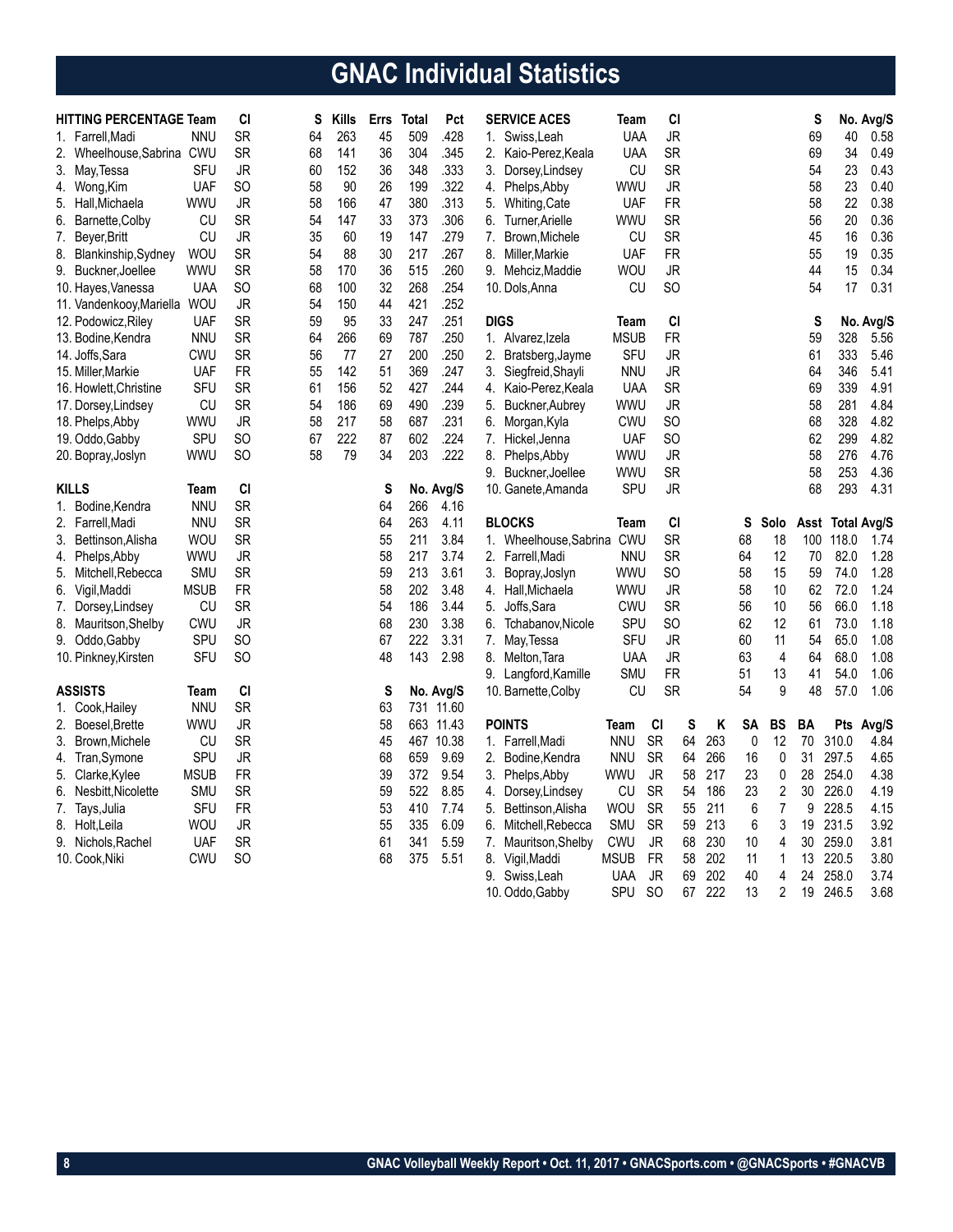### **GNAC 2017 Individual Single Match Highs**

#### **HITTING PERCENTAGE (K-E-TA) minimum 12 kills**

| .889 (16-0-18) 3s Farrell, Madi (Northwest Nazarene) vs Dominican (Calif.) (09/08/17)    |
|------------------------------------------------------------------------------------------|
| .652 (15-0-23) 3s Strandberg, Livia (Concordia (Ore.)) vs Westminster (Utah) (09/01/17)  |
| .647 (12- 1-17) 3s Wheelhouse, Sabrina (Central Washington) at Western Oregon (09/23/17) |
| .625 (15- 0-24) 3s Farrell, Madi (Northwest Nazarene) at Concordia (Ore.) (09/23/17)     |
| .611 (12- 1-18) 3s Vandenkooy, Mariella (Western Oregon) at Saint Martin's (09/14/17)    |
| .593 (17- 1-27) 4s Barnette, Colby (Concordia (Ore.)) at Saint Martin's (09/16/17)       |
| .583 (14- 0-24) 3s Buckner, Joellee (Western Washington) vs Chico State (09/09/17)       |
| .576 (21- 2-33) 4s May, Tessa (Simon Fraser) vs Western Oregon (09/28/17)                |
| .562 (20-2-32) 4s Farrell, Madi (Northwest Nazarene) vs Dixie State (09/02/17)           |
| .545 (13- 1-22) 3s Phelps, Abby (Western Washington) vs Pace (09/01/17)                  |
| .542 (14- 1-24) 3s May, Tessa (Simon Fraser) at Alaska (10/07/17)                        |
| .542 (15- 2-24) 3s Farrell, Madi (Northwest Nazarene) at Cal Poly Pomona (09/01/17)      |
| .542 (13- 0-24) 4s Beyer, Britt (Concordia (Ore.)) vs Dixie State (09/09/17)             |
| .520 (15-2-25) 3s Farrell, Madi (Northwest Nazarene) vs Hawai'i Pacific (09/09/17)       |
| .500 (17-2-30) 4s Farrell, Madi (Northwest Nazarene) vs Alaska Anchorage (09/28/17)      |
| .500 (16-2-28) 4s Dorsey, Lindsey (Concordia (Ore.)) vs Stanislaus State (09/08/17)      |
| .500 (13-1-24) 3s Farrell, Madi (Northwest Nazarene) vs Metro State (09/02/17)           |
| .485 (17- 1-33) 3s Vigil, Maddi (MSU Billings) vs Point Loma (09/07/17)                  |
| .480 (13- 1-25) 3s Buckner, Joellee (Western Washington) at Alaska (10/05/17)            |
| .476 (12-2-21) 4s Beyer, Britt (Concordia (Ore.)) vs UC San Diego (09/07/17)             |
|                                                                                          |

#### **KILLS (K-E-TA)**

| 27 (27-5-63) 4s  | Bodine, Kendra (Northwest Nazarene) at Cal St. Monterey Bay (09/01/17) |
|------------------|------------------------------------------------------------------------|
| 25 (25-6-50) 4s  | Mitchell, Rebecca (Saint Martin's) vs Concordia (Ore.) (09/16/17)      |
| 25 (25-5-74) 5s  | Bodine, Kendra (Northwest Nazarene) at Western Oregon (09/21/17)       |
| 24 (24-3-52) 5s  | Farrell, Madi (Northwest Nazarene) at Central Washington (10/10/17)    |
| 23 (23-6-58) 5s  | Oddo, Gabby (Seattle Pacific) at MSU Billings (09/28/17)               |
| 23 (23-2-51) 4s  | Bodine, Kendra (Northwest Nazarene) at Saint Martin's (10/07/17)       |
| 23 (23-8-62) 5s  | Bettinson, Alisha (Western Oregon) vs Northwest Nazarene (09/21/17)    |
| 22 (22- 5-47) 5s | Johnson, Chrisalyn (Alaska Anchorage) vs CSU San Bernardino (09/09/17) |
| 22 (22-6-66) 4s  | Swiss, Leah (Alaska Anchorage) vs Western Washington (10/07/17)        |
| 22 (22-7-69) 5s  | Bodine, Kendra (Northwest Nazarene) vs Sonoma State (09/09/17)         |
| 22 (22-6-43) 5s  | Oddo, Gabby (Seattle Pacific) at Alaska (09/21/17)                     |
| 22 (22- 9-52) 5s | Turner, Olivia (Seattle Pacific) at Alaska (09/21/17)                  |
| 21 (21-10-65) 5s | Vigil, Maddi (MSU Billings) vs Seattle Pacific (09/28/17)              |
| 21 (21-3-39) 5s  | Miller, Markie (Alaska) vs Seattle Pacific (09/21/17)                  |
| 21 (21-5-52) 3s  | Mitchell, Rebecca (Saint Martin's) at Cal St. San Marcos (09/02/17)    |
| 21 (21-2-33) 4s  | May, Tessa (Simon Fraser) vs Western Oregon (09/28/17)                 |
| 20 (20-9-73) 5s  | Bodine, Kendra (Northwest Nazarene) at Seattle Pacific (10/05/17)      |
| 20 (20-3-44) 5s  | Monck, Bayli (MSU Billings) at MSU Moorhead (09/01/17)                 |
| 20 (20-6-44) 4s  | Farrell, Madi (Northwest Nazarene) at Saint Martin's (10/07/17)        |
| 20 (20-8-45) 5s  | Oddo, Gabby (Seattle Pacific) vs Saint Martin's (09/26/17)             |

#### **TOTAL ATTEMPTS (K-E-TA)**

| 74 (25- 5-74) 5s | Bodine, Kendra (Northwest Nazarene) at Western Oregon (09/21/17)        |
|------------------|-------------------------------------------------------------------------|
| 73 (20-9-73) 5s  | Bodine, Kendra (Northwest Nazarene) at Seattle Pacific (10/05/17)       |
| 69 (22- 7-69) 5s | Bodine, Kendra (Northwest Nazarene) vs Sonoma State (09/09/17)          |
| 66 (18-9-66) 5s  | Mauritson Shelby (Central Washington) at Saint Martin's (10/05/17)      |
| 66 (22- 6-66) 4s | Swiss, Leah (Alaska Anchorage) vs Western Washington (10/07/17)         |
| 65 (19- 5-65) 4s | Phelps, Abby (Western Washington) vs Simon Fraser (09/19/17)            |
| 65 (21-10-65) 5s | Vigil, Maddi (MSU Billings) vs Seattle Pacific (09/28/17)               |
| 65 (16-11-65) 5s | Bodine, Kendra (Northwest Nazarene) at Central Washington (10/10/17)    |
| 63 (27- 5-63) 4s | Bodine, Kendra (Northwest Nazarene) at Cal St. Monterey Bay (09/01/17)  |
| 63 (14-9-63) 4s  | Mauritson, Shelby (Central Washington) at Seattle Pacific (10/07/17)    |
| 62 (11-4-62) 4s  | Phelps, Abby (Western Washington) at Alaska Anchorage (10/07/17)        |
| 62 (23- 8-62) 5s | Bettinson, Alisha (Western Oregon) vs Northwest Nazarene (09/21/17)     |
| 61 (16-10-61) 5s | Gondrezick, Rachel (Saint Martin's) at Adelphi (09/02/17)               |
| 61 (19-14-61) 4s | Bettinson, Alisha (Western Oregon) at Lubbock Christian (09/01/17)      |
| 60 (13-8-60) 5s  | Johnson, Chrisalyn (Alaska Anchorage) vs Simon Fraser (10/05/17)        |
| 59 (14- 9-59) 4s | Mitchell, Rebecca (Saint Martin's) vs Northwest Nazarene (10/07/17)     |
| 59 (16-4-59) 4s  | Phelps, Abby (Western Washington) at Northwest Nazarene (09/16/17)      |
| 58 (12-3-58) 5s  | Mauritson, Shelby (Central Washington) vs Northwest Nazarene (10/10/17) |
| 58 (23- 6-58) 5s | Oddo Gabby (Seattle Pacific) at MSU Billings (09/28/17)                 |
| 58 (19- 6-58) 5s | Monck, Bayli (MSU Billings) vs Alaska (09/15/17)                        |
|                  |                                                                         |

### **ASSISTS**

- 60 (5s) Cook, Hailey (Northwest Nazarene) at Central Washington (10/10/17)<br>58 (5s) Tran, Symone (Seattle Pacific) at Alaska (09/21/17)
- 58 (5s) Tran, Symone (Seattle Pacific) at Alaska (09/21/17)<br>57 (4s) Cook, Hailey (Northwest Nazarene) at Cal St. Monte
- 57 (4s) Cook, Hailey (Northwest Nazarene) at Cal St. Monterey Bay (09/01/17)<br>57 (4s) Cook, Hailey (Northwest Nazarene) at Saint Martin's (10/07/17)
	- Cook, Hailey (Northwest Nazarene) at Saint Martin's (10/07/17)
- 55 (5s) Tran,Symone (Seattle Pacific) at MSU Billings (09/28/17)
- 54 (5s) Tran, Symone (Seattle Pacific) vs Saint Martin's (09/26/17)<br>53 (5s) Tays, Julia (Simon Fraser) at Alaska Anchorage (10/05/17)
- 53 (5s) Tays, Julia (Simon Fraser) at Alaska Anchorage (10/05/17)<br>53 (4s) Boesel, Brette (Western Washington) vs Simon Fraser (09
- 
- 53 (4s) Boesel, Brette (Western Washington) vs Simon Fraser (09/19/17)<br>53 (5s) Cook, Hailey (Northwest Nazarene) vs Sonoma State (09/09/17) 53 (5s) Cook, Hailey (Northwest Nazarene) vs Sonoma State (09/09/17)<br>53 (4s) Cook, Hailey (Northwest Nazarene) vs Western Washington (09/
- Cook, Hailey (Northwest Nazarene) vs Western Washington (09/16/17)

### **DIGS**<br>38 (5s)

- 38 (5s) Alvarez,Izela (MSU Billings) at MSU Moorhead (09/01/17)
- 36 (4s) Kaio-Perez,Keala (Alaska Anchorage) vs Western Washington (10/07/17)
- 35 (4s) Bowen,Mackenzie (Western Oregon) at Lubbock Christian (09/01/17)
	- 35 (5s) Alvarez,Izela (MSU Billings) vs Alaska (09/15/17)
- 35 (5s) Bratsberg,Jayme (Simon Fraser) at Alaska Anchorage (10/05/17)
- 34 (4s) Morgan,Kyla (Central Washington) vs UC San Diego (09/09/17)
- Hickel,Jenna (Alaska) at Slippery Rock (09/03/17)
- 33 (4s) Bratsberg,Jayme (Simon Fraser) vs Concordia (Ore.) (09/30/17)
- 33 (4s) Morgan,Kyla (Central Washington) at Seattle Pacific (10/07/17)
- 33 (5s) Siegfreid,Shayli (Northwest Nazarene) at Western Oregon (09/21/17)

#### **ACES**

| 7 (4s) | Vernoy Megan (Saint Martin's) vs Concordia (Ore.) (09/16/17)                                                      |
|--------|-------------------------------------------------------------------------------------------------------------------|
| 6 (5s) | Swiss, Leah (Alaska Anchorage) vs Simon Fraser (10/05/17)                                                         |
| 5 (5s) | Kaio-Perez, Keala (Alaska Anchorage) at UC San Diego (09/01/17)                                                   |
| 5 (3s) | Thomas, Mari (Northwest Nazarene) vs Alaska (09/30/17)                                                            |
| 5 (3s) | Davis, Maddie (Alaska) vs Simon Fraser (10/07/17)                                                                 |
| 5 (3s) | Dols, Anna (Concordia (Ore.)) vs Western Oregon (10/03/17)                                                        |
| 5 (4s) | Dolquikh Katie (Simon Fraser) vs MSU Billings (09/23/17)                                                          |
| 4 (5s) | Phelps, Abby (Western Washington) vs CSU San Bernardino (09/08/17)                                                |
| 4 (3s) | Alvarez, Izela (MSU Billings) vs Notre Dame de Namur (09/08/17)                                                   |
| 112.1  | $1$ , , $Q$ , $L$ , $L$ , $M$ , $L$ , $L$ , $L$ , $L$ , $L$ , $L$ , $Q$ , $Q$ , $Q$ , $Q$ , $Q$ , $Q$ , $M$ , $Z$ |

4 (3s) Lerma,Gabby (Alaska) at Elizabeth City St. (09/01/17)

#### **BLOCKS (BS-BA)**

| 14 (4-10) 5s  | Wheelhouse, Sabrina (Central Washington) vs Alaska (09/28/17)             |
|---------------|---------------------------------------------------------------------------|
| 12 (2-10) 4s  | Wheelhouse, Sabrina (Central Washington) at Concordia (Ore.) (09/21/17)   |
| 12 (1-11) 5s  | Crespi, Shaun (Seattle Pacific) vs Saint Martin's (09/26/17)              |
| 12 (0-12) 4s  | Bopray, Joslyn (Western Washington) at Alaska Anchorage (10/07/17)        |
| 12 (0-12) 5s  | Fa'amausili, Diana (Alaska Anchorage) at Azusa Pacific (09/02/17)         |
| $10(2-8)4s$   | Farrell, Madi (Northwest Nazarene) vs Western Washington (09/16/17)       |
| $10(2-8)5s$   | Tchabanov, Nicole (Seattle Pacific) vs Northwest Nazarene (10/05/17)      |
| $10(1-9)5s$   | Webb, Bridgette (Central Washington) vs Azusa Pacific (9/7/17)            |
| $10(1-9)5s$   | Bopray, Joslyn (Western Washington) vs CSU San Bernardino (09/08/17)      |
| $10(0-10)$ 5s | Melton, Tara (Alaska Anchorage) at Azusa Pacific (09/02/17)               |
| $9(1 - 8)$ 4s | Hall, Michaela (Western Washington) at Alaska Anchorage (10/07/17)        |
| $9(0-9)5s$    | Weg, Madison (Central Washington) vs Azusa Pacific (9/7/17)               |
| $9(0-9)$ 4s   | Tchabanov, Nicole (Seattle Pacific) vs Central Washington (10/07/17)      |
| $9(0-9)4s$    | Buckner, Joellee (Western Washington) at Alaska Anchorage (10/07/17)      |
| $9(0-9)$ 4s   | Wheelhouse, Sabrina (Central Washington) at Seattle Pacific (10/07/17)    |
| $9(0-9)5s$    | Wheelhouse, Sabrina (Central Washington) vs Azusa Pacific (9/7/17)        |
| $8(3-5)5s$    | Wheelhouse, Sabrina (Central Washington) vs Northwest Nazarene (10/10/17) |
| $8(3-5)3s$    | Joffs, Sara (Central Washington) vs Alaska Anchorage (09/30/17)           |
| $8(2-6)5s$    | Langford, Kamille (Saint Martin's) vs Central Washington (10/05/17)       |
| $8(2-6)$ 4s   | Wheelhouse, Sabrina (Central Washington) vs UC San Diego (09/09/17)       |